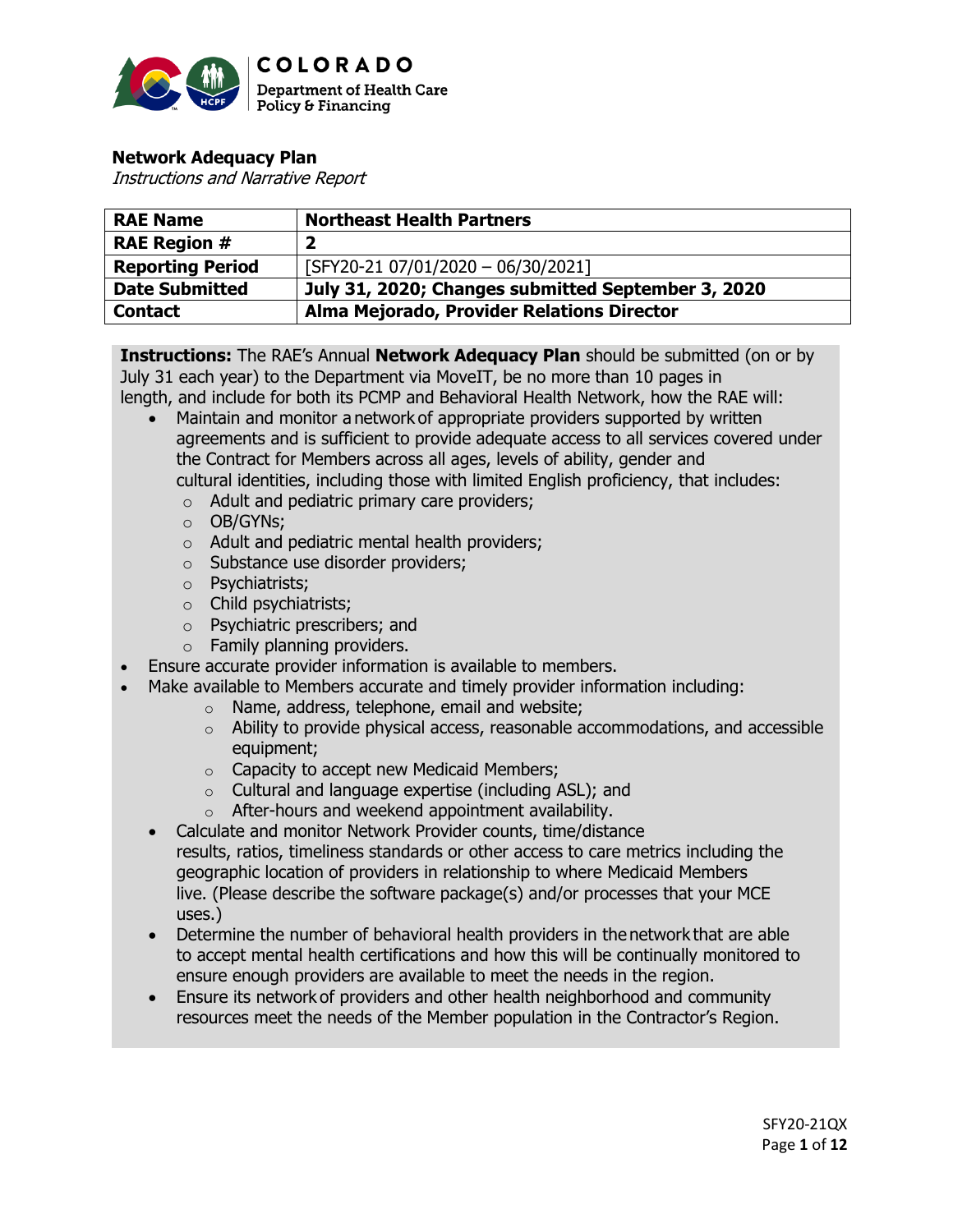

**COLORADO Department of Health Care** Policy & Financing

## **Network Adequacy Plan Narrative**

Northeast Health Partners (NHP) delegates network management responsibilities to Beacon Health Options ("Beacon"). Beacon seeks to create, administer, and maintain a network of primary care physicians (PCPs) and a network of behavioral health providers to serve the needs of Medicaid members attributed to the region. In an effort to meet this function, Beacon leverages existing contracts and relationships with providers in the region, as well as continuing to recruit new providers, to ensure access and maintain an adequate network to serve the primary care and behavioral health needs of Medicaid members and their families under the Regional Accountable Entity (RAE).

Beacon's goal is to ensure network adequacy for the RAE by closely monitoring development and access of the Health First Colorado provider network in the region and recruiting providers based on overall network density and membership needs. This includes providers who have demonstrated experience providing care using a patient-centered model, clinical specialty, cultural background, or licensure level, and meet criteria for participation in the network. Building on the current network of Medicaid providers, Beacon, on behalf of NHP, creates, administers, and maintains a network of PCPs and a network of behavioral health providers to serve the needs of NHP's members.

During the previous fiscal year, NHP refined the strategies used to assess network needs and identify providers for recruitment based on their effectiveness. These were incorporated into the Network Adequacy Plan for FY 20-21. In order to identify PCPs for potential recruitment, NHP added the review of Department of Regulatory Agency (DORA) Registry to identify PCPs for potential recruitment. In previous years, NHP utilized the registry only for behavioral health providers. Additionally, we added the use of the Enrollment Summary Report with data of non-contracted PCP practices. For behavioral health recruitment, NHP streamlined its use of the single case agreement (SCA) data and developed criteria to initiate outreach for credentialing, including geography of provider, number of SCAs within a specific period and specialty. These strategies were successful in targeting outreach to providers in areas of need and increased success of recruitment. For example, NHP successfully contracted with two PCP practices found through the Enrollment Summary Report review.

Furthermore, this year's plan has an increased emphasis on the appointment availability to assess and monitor access. During the previous year, NHP implemented audits to monitor appointment wait times, including a corrective action process for providers that do not demonstrate improvement. This planning year will track the improvement and challenges of network providers to meet the access to care standards. NHP is leveraging telehealth services to support access to services including after-hours and weekend appointment availability. Finally, due to the extended SUD benefit effective January 1, 2021; NHP's plan includes strategies to develop a SUD provider network to include inpatient, residential and withdrawal management services.

The network of PCPs and behavioral health providers is monitored to meet or exceed the network time and distance standards for FY2021. Given that the region contains significant rural membership, Beacon continues to encourage telehealth services to support the work of the network. Beacon continuously works to expand the network in response to changes in member enrollment and changes within the network (i.e. the number of providers that joined or left the network, or are no longer accepting new patients by county).

The network goals for the fiscal year are as follows: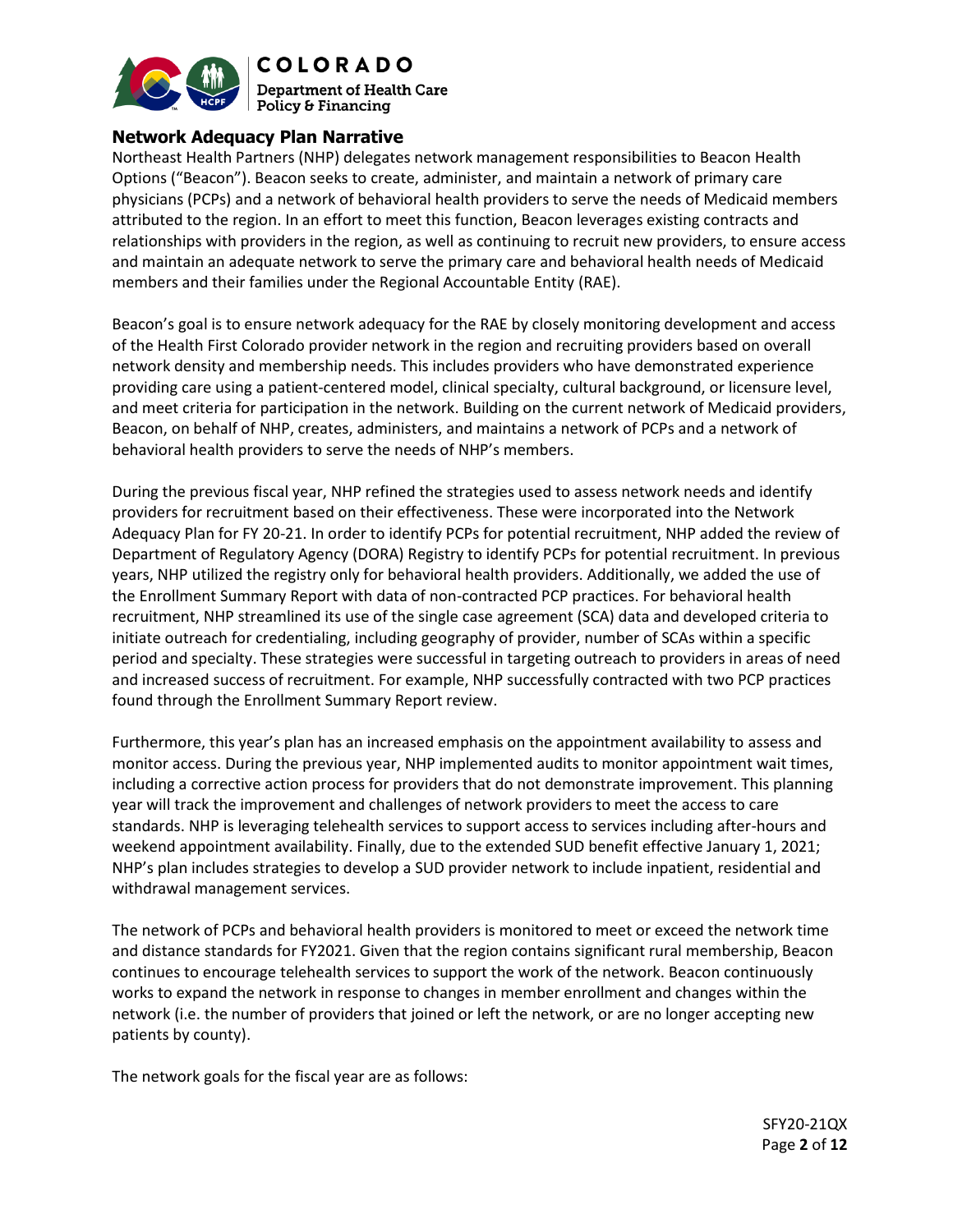

- 1. Meet the time/distance standards for both physical health and behavioral health networks by provider type across all counties within the region 100 percent of the time. NHP will use the quarterly Geo Access analysis to measure access at each county within the region.
- 2. Increase the percentage of primary care and behavioral health providers within the region that meet the appointment availability standards for new and existing members by 10% by the end of the fiscal year. NHP will use the following metrics to ensure this goal is met:
	- a. Monthly analysis of the audit results for the number and percentage of providers that pass the initial audit.
	- b. For providers that receive a 90-day follow-up audit, monthly analysis of the audit results for the number and percentage of providers that pass the follow up audit.
- 3. Increase the number of primary care and behavioral health providers that use telehealth services by 10% by the end of the fiscal year. NHP will work with providers to capture the number of providers who render telehealth service, and offer the providers training on how to optimize telehealth in their practice. Should there be no increase, then NHP will work with existing providers with telehealth to expand their capacity to take more member based on member need. NHP will use the following metrics to measure the goal is met:
	- a. Add information of telehealth services to the provider directory.
	- b. Review the number and percentage of providers that offer telehealth services on a quarterly basis.
	- c. Review the behavioral health utilization for telehealth services on a quarterly basis.

## **Network Development**

NHP maintains and monitors a Primary Care Provider (PCP) network that includes provider types and areas of expertise for Adult, Pediatric, OB/GYNs, and Family Planning. NHP contracts with any willing provider within the region that meets the criteria to qualify as a PCP. At the end of FY2020, NHP had 62 primary care practices with 319 unique rendering practitioners covering all of the counties within the region. The majority of the providers are Family Medicine practitioners, which serve all ages, levels of ability, gender and cultural identities, including those with limited English proficiency.

NHP has 99% coverage of members within the time/distance requirement for any Network Categories with county designation. Members in Weld have 99% coverage for Pediatric Primary Care (MD, DO, NP), Family Practitioner (MD, DO, NP) and PA, as well as Gynecology, OB/GYN (MD, DO, NP). The geographic territory where the 1% of Medicaid Members in Weld County without two (2) behavioral providers with 30 miles or 30 minutes is on the northeast east part of the county which is more accurately defined as a rural community than urban. In that area, there is not two or more behavioral health providers within the 30-mile radius to meet the requirement. This is an area where we will continue to actively recruit and offer telehealth services.

For rural counties, each county had different access for members. In Phillips County, NHP meets 100% coverage of members within the time/distance and ratios requirements only for Family Practitioner (MD, DO, NP). All other Network Categories for adult, pediatric and gynecology services are not met. Morgan County: NHP meets 100% coverage of members within the time/distance and ratios requirements for Family Practitioner (MD, DO, NP) and PA, as well as Gynecology, OB/GYN (MD, DO, NP). All other Network Categories for adult, pediatric and gynecology services are not met. There was no practitioner that only served children. Logan County: NHP meets 100% coverage of members within the time/distance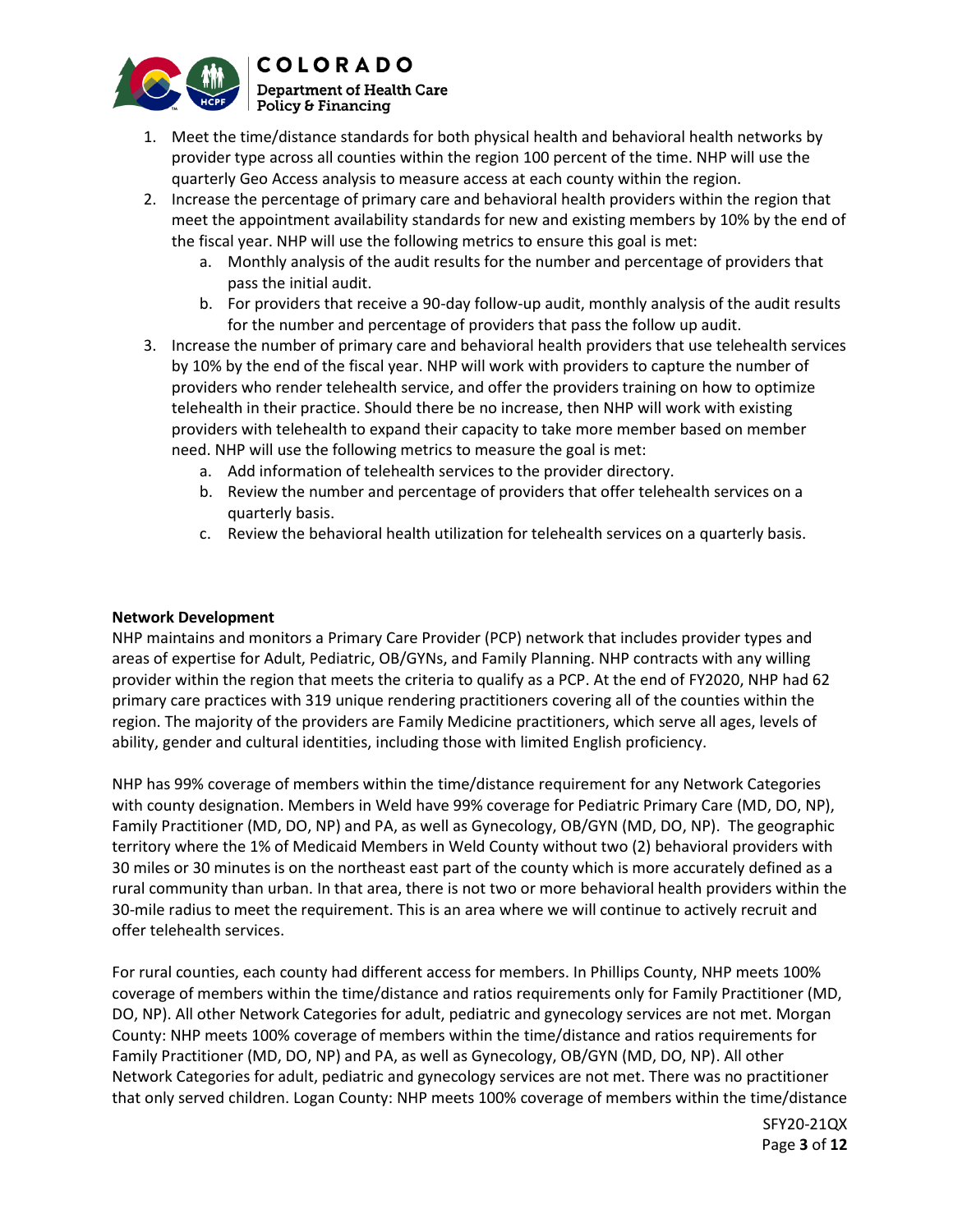



and ratios requirements only for Family Practitioner (MD, DO, NP). It met the ratio for Family Practitioner PA, but not the time/distance standard. All other Network Categories for adult, pediatric and gynecology services are not met.

Within frontier counties, Cheyenne and Washington counties meet 100% coverage of members within the time/distance and ratios requirements only for Family Practitioner (MD, DO, NP). All other Network Categories for adult, pediatric and gynecology services are not met. While in Kit Carson, Lincoln, Sedgwick, and Yuma Counties: NHP meets 100% coverage of members within the time/distance and ratios requirements only for Family Practitioner (MD, DO, NP) and PAs. All other Network Categories for adult, pediatric and gynecology services are not met.

There are two reasons that explain the insufficient number of providers for adults and pediatric providers across the region. First, most practitioners that serve adult patients start seeing members at the age of 18 years. Based on Medicaid guidelines, a child Member is defined as under the age of 21 years old. Second, practitioners in rural and urban counties tend to serve all ages. Based on the Network Category requirements, these practitioners can only be counted in the Family Practitioner network.

NHP identified a need across the region for Gynecology and OB/GYN providers of all levels, including physicians and physician assistants. Many of the new providers in the region are Family Practitioners, which offer OB/GYN services within their practice. Additionally, NHP has a need for primary care providers with capability to treat in a foreign language, ASL, and/or, have specific cultural experience. NHP relies on alternative methods to serve Members of all ages, genders, and cultural experience within the access to care standard requirements.

NHP has an existing statewide network of behavioral health providers to comply with the network time and distance standards for all ages, levels of ability, gender, and cultural identities, including those with limited English proficiency. The network includes contracts and relationships with Essential Community Providers including Community Mental Health Centers, FQHCs, school-based health centers, Rural Health Centers, community safety-net clinics, which are staffed with provider that offer adult and pediatric mental health and psychiatry, and as well as substance use disorder providers, and psychiatric prescribers. NHP's network also includes private/non-profit providers and substance use disorder providers in the region. At the end of FY2020, the behavioral health network within the urban county of Weld met 99% of coverage for all provider types except Psychiatric Residential Treatment Facilities (95%) and Psychiatric Hospitals and Psychiatric Units in Acute Care Facilities (74%). The geographic territory where the 1% of Medicaid Members without two (2) behavioral providers with 30 miles or 30 minutes is on the northeast east part of Weld County that is more accurately defined as a rural community than urban.

In the rural counties of Logan, Morgan and Phillips, NHP meets the time/distance for all Network Categories with the exception of Psychiatric Residential Treatment Facilities and Psychiatric Hospitals or Psychiatric Units in Acute Care Facilities. In addition, they meet the ratio requirement for the Network Categories except for Pediatric Substance Abuse Disorder Provider in Morgan and Phillips, Adult Substance Abuse Disorder Provider in Phillips, and Psychiatric Residential Treatment Facilities and Psychiatric Hospitals or Psychiatric Units in Acute Care Facilities in all three counties.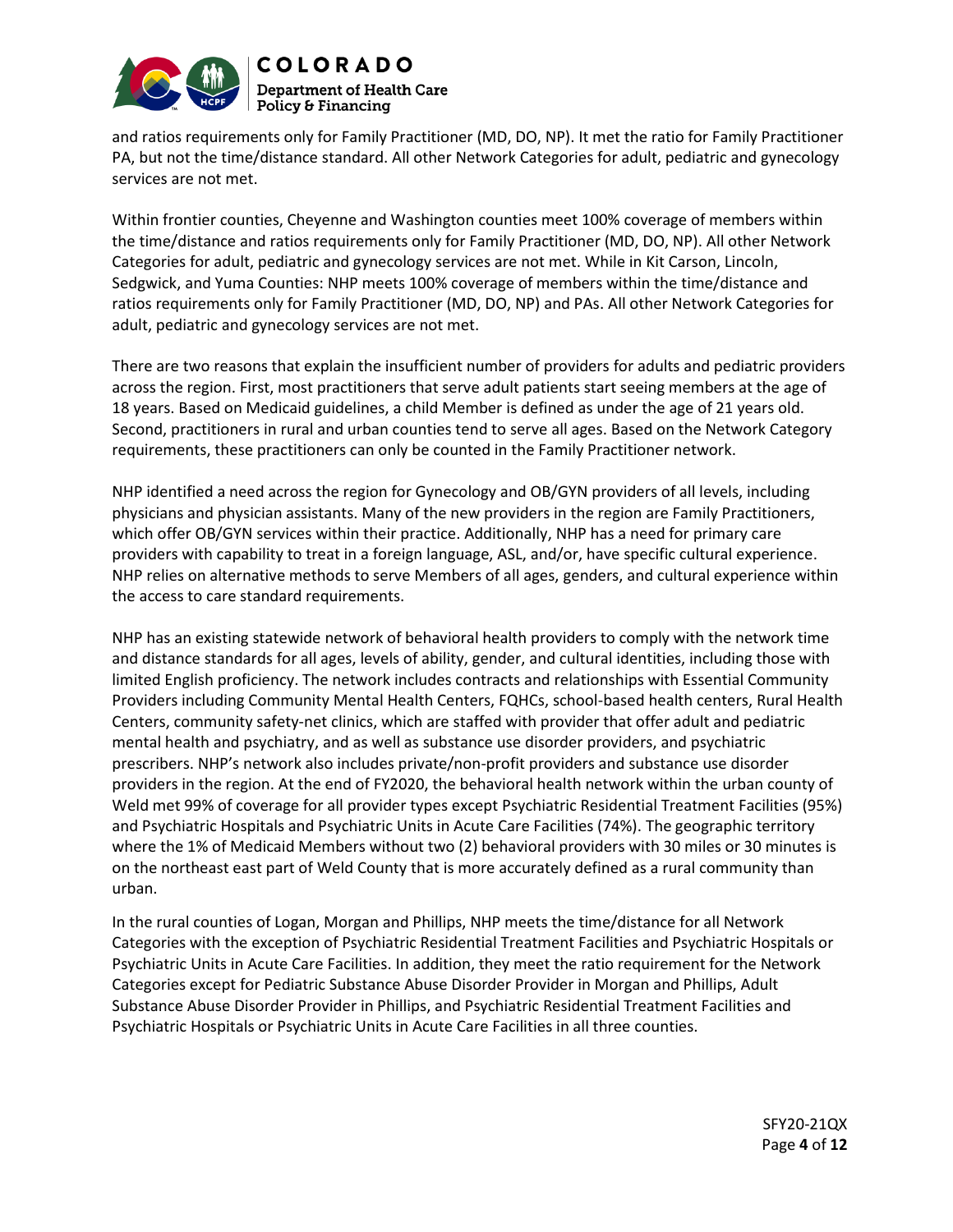

**COLORADO Department of Health Care**  $\mid$  Policy & Financing

The six (6) frontier counties meet the time/distance and ratios requirement for all the Network Categories with the exception of Psychiatric Residential Treatment Facilities and Psychiatric Hospitals or Psychiatric Units in Acute Care Facilities.

## *Recruitment Strategies*

NHP utilizes a number of strategies to identify and recruit providers to strengthen the network for primary care providers within the region and behavioral health providers State-Wide. For primary care providers (PCP) and behavioral health providers, the plan to ensure that the network has a sufficient number of providers to serve members based on the maximum distance for their county classification, Beacon Provider Relations Department (Provider Relations) will be:

- 1- Reviewing the Department of Regulatory Agency (DORA) Registry to identify providers with licensures that meet criteria:
	- Primary care provider licensures
	- OB/GYN providers that are also primary care providers
	- Behavioral health providers with a unique specialty or clinical expertise
	- License to prescribe in all areas: APRN/APN, NP, PA, MD/DO (Board Certified Child and Adult Psychiatrists)

Provider Relations will outreach identified providers not currently enrolled in Medicaid to educate them about Health First Colorado (Medicaid) and identify potential incentives to join enroll as a Medicaid provider and join the network. This strategy has shown limited success and the lack of providers is enhanced by the pandemic. We will continue to actively engage new and existing providers and offer incentives to join our network.

- 2- Reviewing the Enrollment Summary Report with data of non-contracted providers to identify PCP practices in the Region that are offering services to Medicaid Members, but not currently part of the network.
- 3- Leveraging community connections through PIAC and Health Neighborhood Collaborative to obtain information on potential providers in the frontier and rural counties, which may be poised to join the network. The second benefit of using community-level feedback is that they may offer insight on best way to initiate the recruitment including warm introduction, which may improve the provider's interest in joining the network.
- 4- Expanding telehealth services through the region, especially in rural and frontier areas where there are not sufficient providers within the maximum distance for the county. Provider Relations is surveying PCP and behavioral health practices to identify which practices will continue to offer telehealth services after the COVID-19 crisis.

Additional efforts to identify and recruit potential behavioral health providers to recruit include:

- 1- Tracking utilization, single case agreement (SCA) data, and historical claims information to identify providers who are currently providing services to Health First Colorado (Medicaid) members. This process identifies Medicaid-enrolled providers who are serving NHP-assigned members through SCAs and are more motivated to join the network.
- 2- Working with County DHS departments to identify CORE providers and work with these providers in becoming credentialed within the system. Provider Relations outreaches identified individual CORE providers who are not part of the NHP network to recruit and assist them with the credentialing process.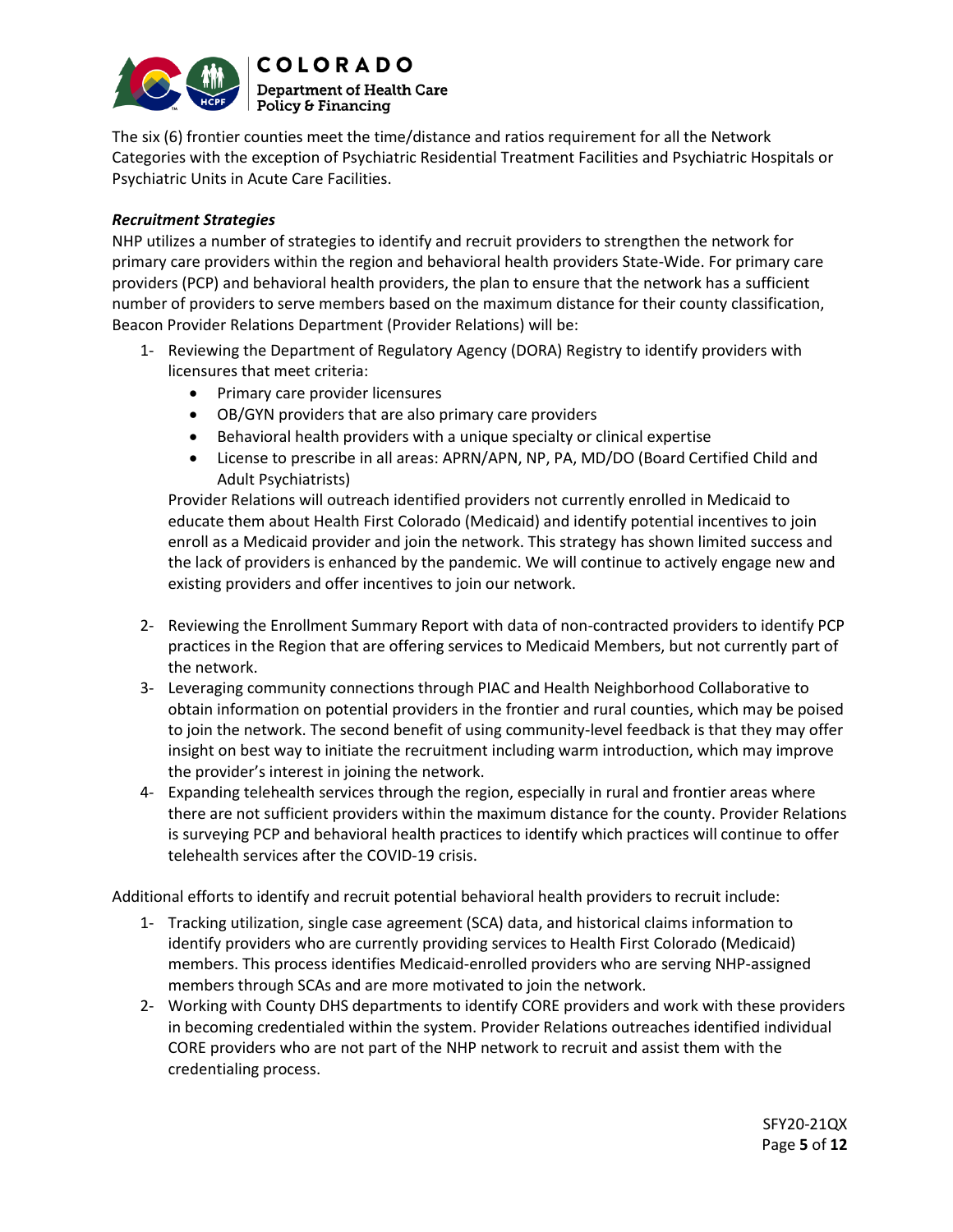

3- Leveraging rate negotiation with providers located in areas of need, offering specialty services, or serving special populations.

Effective January 1, 2021, Health First Colorado (Medicaid) will extend the benefit for Substance Use Disorder (SUD) Treatment Services as part of the Section 1115 SUD Waiver. It will require NHP to provide inpatient and residential components, including withdrawal management, to the continuum of outpatient SUD services. Beacon is working to enhance the behavioral health network to include these services for January 2021 through the following strategies:

- Reviewing existing listings of facilities offering SUD inpatient and residential services and prioritize contracts with facilities that ensure coverage of all required service levels, as well as those facilities located within the region or in bordering counties
- Leveraging existing relationships with facilities to add the new services to their existing contract for the effective date
- Creating fee schedule with Medicaid appropriate rates with an opportunity to negotiate where appropriate

All recruitment and contracting activities will be closely monitored to track progress towards network development and to provide early detection of any barriers to contract for these services. This will ensure NHP's behavioral health network has the range of services available for our members. NHP will monitor the progress of the above listed strategies to ensure all efforts used to identify available providers. In the event that there are less than two practitioners that meet the PCP and behavioral health standards within the defined area for members in rural and frontier counties, NHP will recommend to HCPF to remove the time/distance requirements for those members as outlined in the contract between HCPF and NHP.

## **Provider Network Monitoring**

Beacon uses the latest Quest Analytics, an industry-standard application, to conduct a geographic access (GeoAccess) mapping analysis for time and distance starting from the member's residence and driving to the closest available provider based on the county classification. This application is also used to calculate the provider-to-member ratios at the regional and county level by provider type.

## *Appointment Wait Times*

PCPs and behavioral health providers are expected to maintain established office/service hours and access to appointments with standards as required by Health First Colorado. The provider contract requires that the hours of operation of all of our network providers are convenient to the population served and do not discriminate against members (e.g., hours of operation may be no less than those for commercially insured or publicly insured, fee-for-service individuals), and that services are available 24 hours a day, seven days a week when medically necessary. Access to care standards, set by the state of Colorado, require all participating primary care and behavioral health providers to have availability for members within seven days of request, and that urgent access is available within 24 hours from the initial identification of need.

NHP monitors compliance to access standards by conducting outbound calls to practices to audit appointment availability. PCPs are audited every six months and five percent of the Behavioral Health provider network within the region are audited each month on a rotating basis. When a provider demonstrates compliance with the access to care standards, the provider will be monitored again based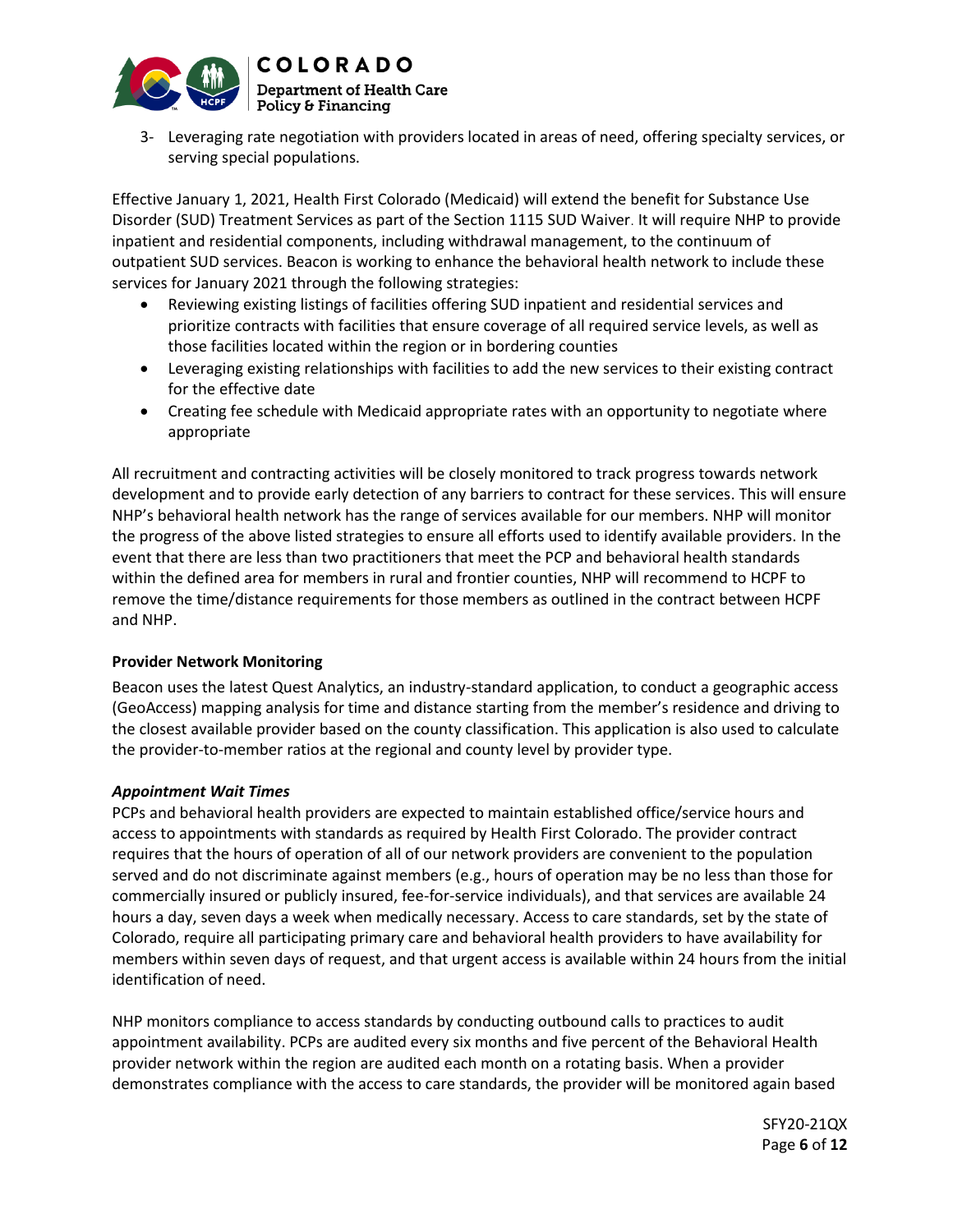

**COLORADO Department of Health Care** Policy & Financing

on the standard schedule. Providers that do not meet the established standards receive education on the access to care standards and are subject to monitoring through follow-up audit calls at the 90-day period mark.

Providers that do not demonstrate improvement at the 90-day re-audit mark receive a request for a corrective action plan (CAP). Providers will need to submit a written response within 30 days of the request. Provider Relations will review the CAP to ensure it addresses the requirements and follow up with provider to track progress on the CAP. Providers will be audited within 90 days from the acceptance of the CAP to demonstrate improvement in meeting access to care standards. If a provider remains noncompliant, the provider will be recommended for review to the Quality Oversight Care Committee (QOCC). Non-compliance is considered by either not submitting a CAP; not submitting a CAP within stated timeframes; or continuing to fail the audits. Based on the QOCC review, determination may include panel closures, suspension of referrals, continuation of the CAP, or other activities deemed appropriate up to termination from the network.

## *Accepting new Members*

Access for new members is an important part of maintaining a network that serves all Members. NHP will continue to educate providers to notify Provider Relations on changes to their capacity to accept new members. Providers are able to update their capacity by notifying NHP to temporarily close their panels to new members. In those cases, NHP removes the behavioral health practitioner from clinical referrals. For PCPs, NHP updates the State's portal and monthly reports. For all providers, the next update to the provider directory will reflect the changes. Provider Relations monitors the network for access to new Medicaid members through three primary methods:

- Conducting access to care audits to determine if PCP and behavioral health providers have adequate availability for new Medicaid members based on standards
- Determining the number of members, by county, through the enrollment file, within the key population groups
- Soliciting feedback from member and Family Affairs when they assist a Medicaid member locate a provider and schedule an appointment for services

In the situation where the provider is identified through the above methods as not meeting access standards for new members, Provider Relations communicates with the provider to validate the information, educate them on access to care standards, and update demographic information to close their panel to new members.

## *Accessible Facilities*

NHP monitors if there are sufficient providers in the network with the ability for physical access, reasonable accommodations, and accessible equipment for members with physical or other disabilities. Provider data in Beacon's system is used to identify provider locations as accessible in the provider directory and to count the number of providers that meet the requirements in the network adequacy analysis. Provider Relations has trainings available on the NHP website to educate providers on how they can directly update their demographic information through Beacon's provider portal and CAQH, which includes reporting the physical access and/or accessible equipment information for each of their practice locations. Additionally, Beacon integrates data from CAQH to maintain accurate records for network providers in Beacon's system, which in turn, populates the Provider Directory and network adequacy analysis. Finally, Provider Relations conducts on-going phone outreaches to providers that do not have a CAQH profile to validate the information on the provider directory.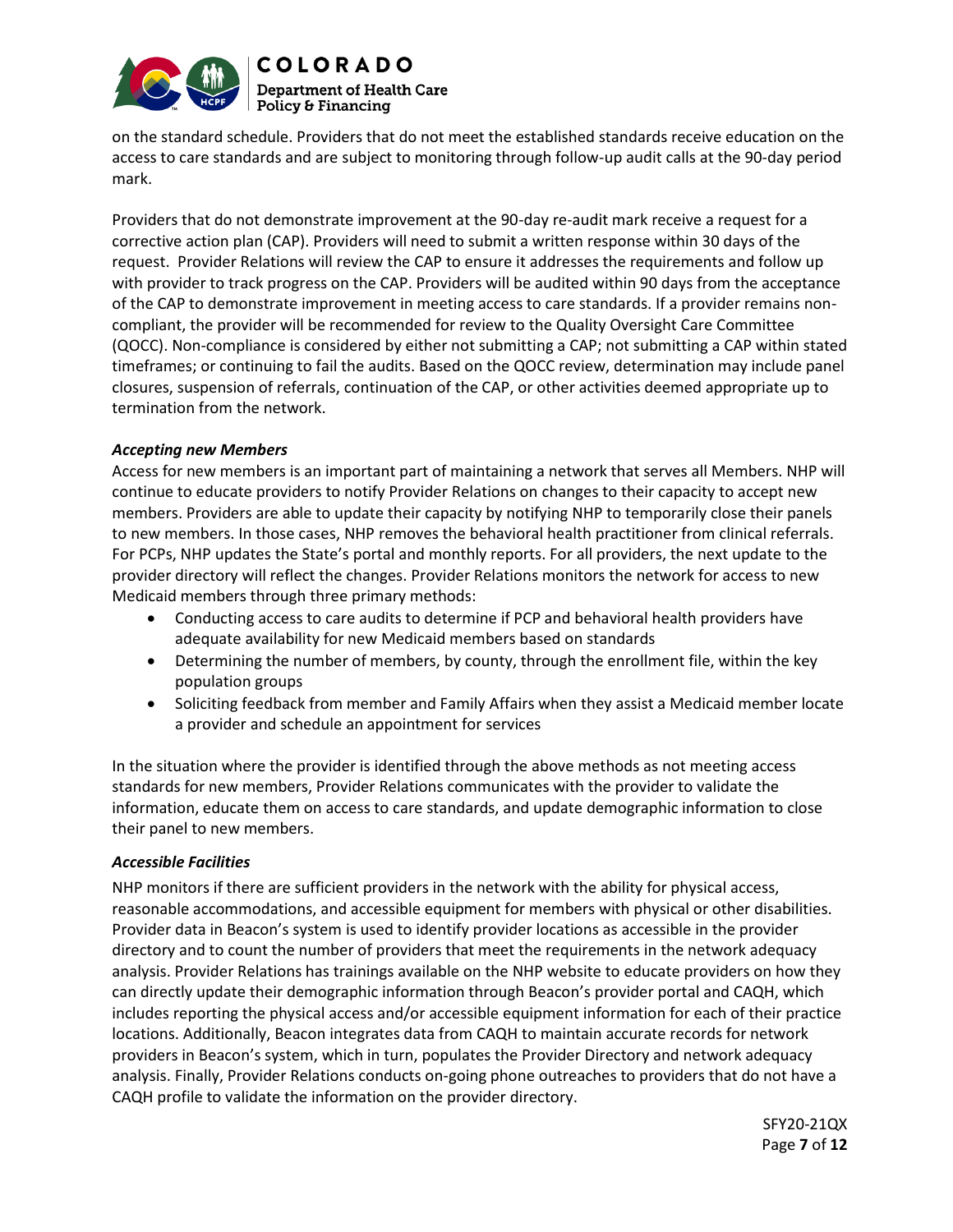

Providers that want to learn more about physical access and/or accessible equipment for practice locations may request Provider Relations Department to assess their facilities for members with physical and other disabilities. There were no requests during the previous fiscal year for these assessments. NHP is evaluating the incentive for providers to request the assessments, which may be time consuming or intimidating for providers. In FY2021, NHP will use Provider Support Calls to educate providers on how they can conduct a simple assessment on their own and attest the findings to update the provider directory. This may encourage providers to request an on-site assessment or more information on how they can improve their accommodations for all members. NHP will track the number of providers that complete the self-assessment, and request an on-site assessment. Additionally, NHP will track the percentage of change in providers with accessible facilities quarter over quarter.

#### *After-hours and Weekend Availability*

Providers report after hours and weekend availability through contracting or credentialing documentation and the demographic update process. NHP's plan to engage in activities to improve access with practices for the second year of the contract did not yield the desired improvements. NHP cross-referenced the provider data with other sources to validate accuracy of extended or weekend availability. This included reviewing the practice website and Medicaid website. This information had limited improvement in the number of providers offering expanded hours of operation. Information was distributed during provider forums to educate and discuss with providers the methods and resources to increase extended or weekend availability in their practices. However, providers did not show interest in increasing capacity. It was challenging to determine which providers might have capacity to expand hours based on the provider type without the ability to review options available to providers and members. Without this additional information, we could not identify potential afterhours and/or weekend capacity, which resulted in a determination to discontinue this strategy.

With the recent expansion of telehealth services, many providers are requesting to continue to utilize telehealth. We are working with providers to understand how they will be able to continue to use telehealth and if offering services after hours via telehealth is an option. For FY 20-21, one of the three network goals is to increase telehealth services. NHP will increase the number of primary care and behavioral health providers that use telehealth services by 10% by the end of the fiscal year. NHP will work with providers to capture the number of providers who render telehealth service including for after-hours appointments. NHP will offer the providers training on how to optimize telehealth in their practice. NHP plans to continue communication with providers regarding telehealth services through its various communication platforms including Provider Support Calls, Newsletter and Individual Provider Outreach to educate, promote and utilization of telehealth services, especially as practices return to inperson patient care. We will discuss with the providers their hours of operations and the service they offer through telehealth, including telehealth for after-hours availability. NHP will target primary care and behavioral health providers, which may have capacity to add or expand telehealth services within their practice for after-hours availability.

NHP utilizes Provider Support Calls to educate providers on the billing guidelines and documentation requirements for telehealth. In addition, the Provider Support Calls forum allows providers to share information with their peers and crowdsource best practices for implementing telehealth. NHP will continue to use this forum to leverage peer-to-peer support. Additionally, NHP connects providers with national resources on implementing telehealth and will include on the NHP website. NHP will use internal systems to solicit feedback from Member and Family Services when they assist a Medicaid Member to obtain after-hours appointments through telehealth. The feedback will be monitored to gauge need for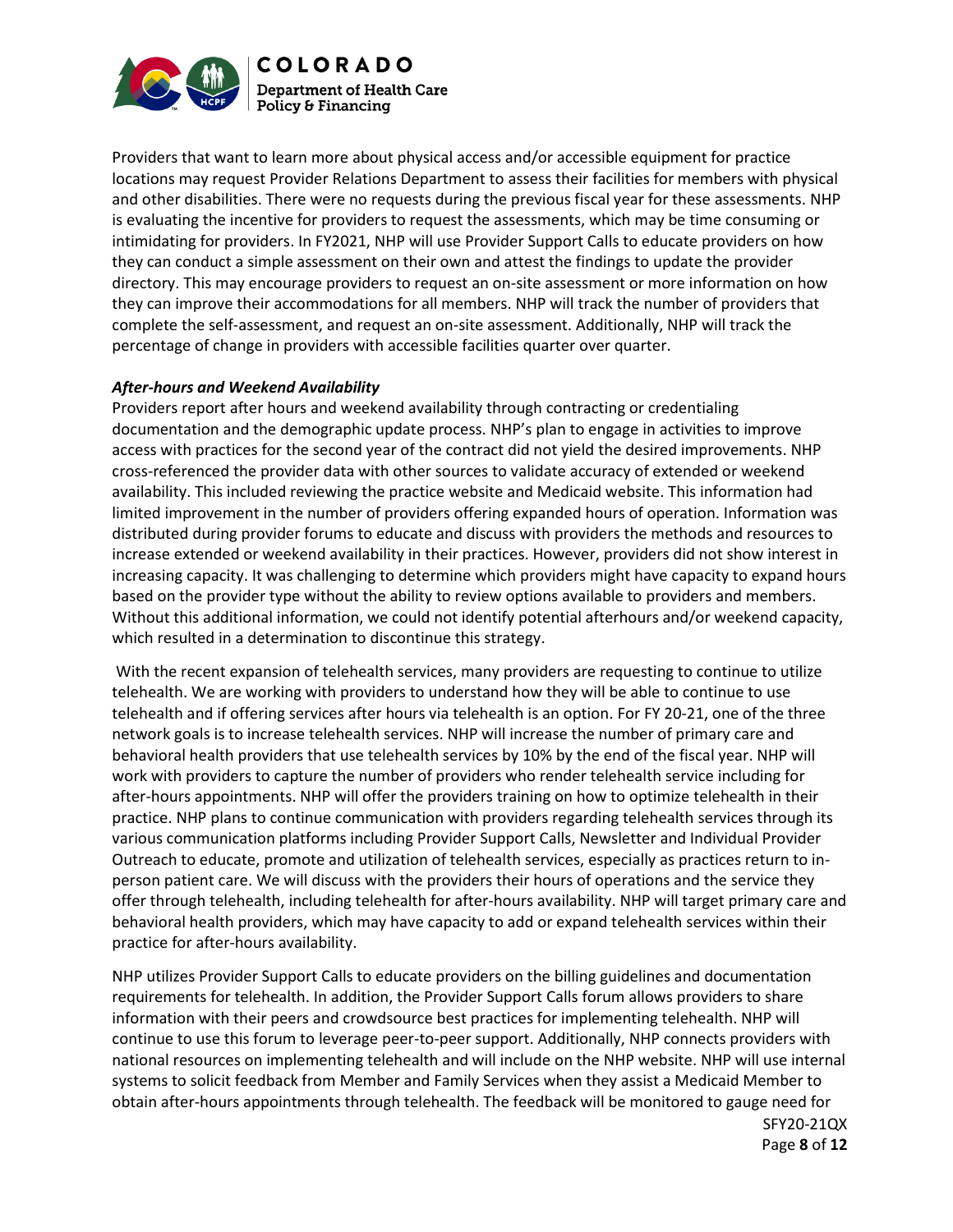

**COLORADO Department of Health Care**  $\mid$  Policy & Financing

after-hours availability and demand for telehealth services. NHP will review and update the plan based on provider and member feedback, as well as, the effectiveness of the provider outreach to ensure afterhours availability needs are met.

## *Cultural Expertise*

NHP acknowledges that cultural expertise also includes addressing healthcare disparities. As part of our regional plan for this year, we will provide a training to address this. In addition, Beacon obtains information of providers with cultural expertise through provider self-reporting. This is determined through language and specialty availability. For behavioral health providers, they report their competencies during their initial credentialing and re-credentialing. PCPs report cultural competency during contracting and through assessments of practices. Providers are able to update their information through Beacon's provider portal, which informs the information available to members through the provider directory. Site visits are another way cultural competencies are identified. During routine site visits, Provider Relations assess operations to ensure the visibility of cultural awareness information and how cultural competencies are built into the workflows. In numerous communities and provider locations, postings are offered in multiple languages, including Somali and Rohingya, which are two top languages spoken by refugees in our region. Navigation of systems, with the language spoken by the individual, is also available through the Immigrant and Refugee Center of Northern Colorado. Sunrise Community Health holds the State contract to serve as the assessment center for refugees and link these individuals to necessary care and resources.

For behavioral health providers, there are 624 practitioners with language availability including 351 who have Spanish language. Our partner Community Mental Health Centers also utilize specialty programs to address the culture and language needs within the community. For example, North Range Behavioral Health Center employs numerous Americorps workers who speak multiple languages to assist families in accessing services and addressing healthcare needs. The average number of languages spoken by the Americorps workers is between 5-8 languages. Within Morgan County, it is estimated between 27-40 languages are spoken, and the local law enforcement has been nominated to work with a national grant to ensure culturally appropriate services and interventions are available, at a minimum with an interpreter. NHP's goal regionally is to collaborate within the community to ensure individualized, culturally aware services are provided.

In order to improve cultural expertise in the network, NHP will work with PCP and behavioral health providers to obtain complete and accurate information about the practice's information including cultural expertise. Additionally, Cultural Competency training will be offered to providers through Provider Support Calls and recorded trainings on the website. This is an on-going process and continues to be part of practice education through webinars, provider alerts, and on-site trainings. NHP will track the percentage of change in providers with cultural expertise quarter over quarter.

## *Health Neighborhood Partners*

NHP communicates with the full spectrum of the health neighborhood providers and partners through the Health Neighborhood Collaborative (the Collaborative) meeting. The Collaborative meeting is held quarterly or at the recommendation of the Collaborative. Participants include:

- Physical and behavioral health providers
- Hospitals and LTSS providers
- Public health, home health and hospice providers
- DentaQuest and Single Entry Points (SEP)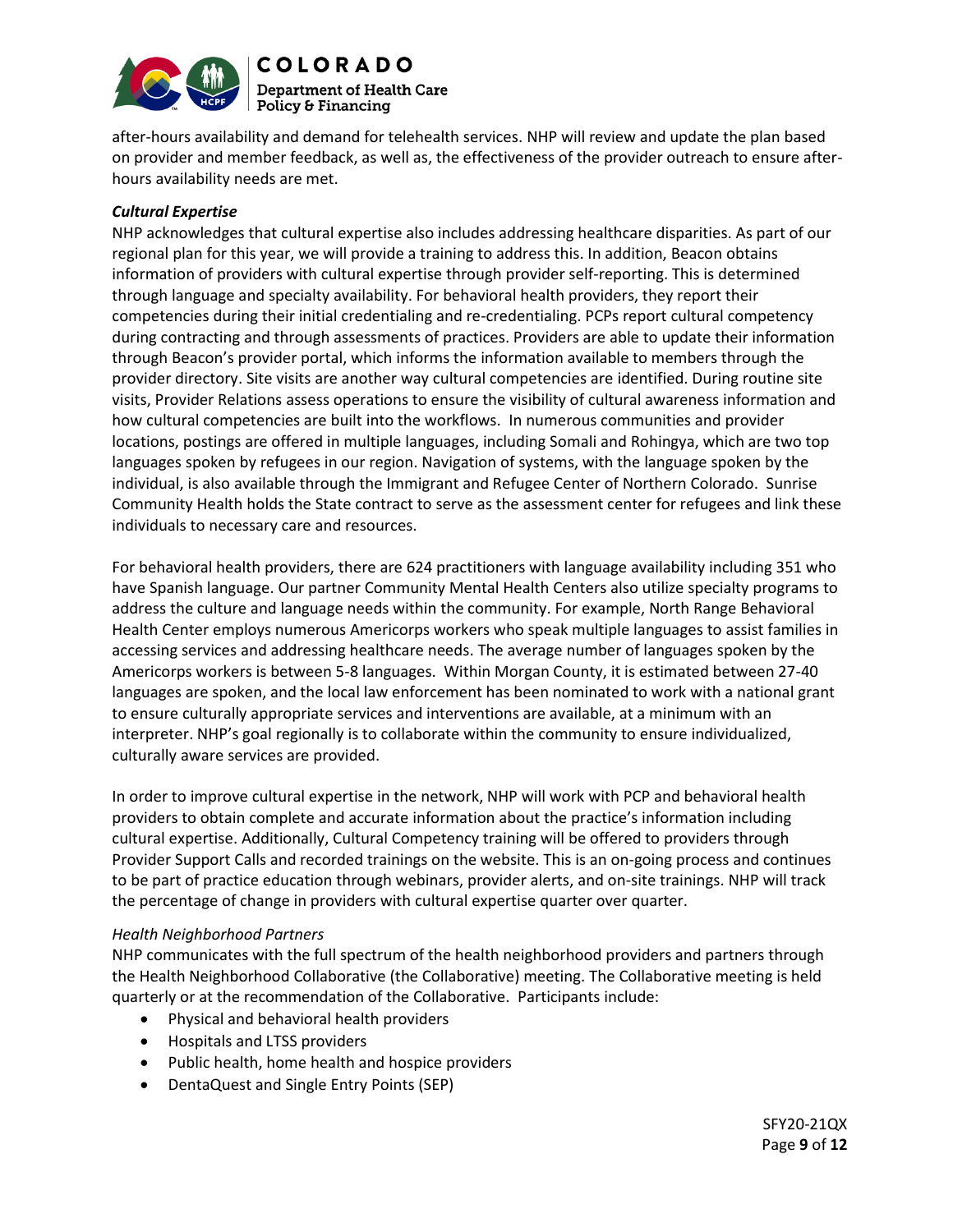

• Area Agency on Aging, participating Interagency Oversight (IOG) and Collaborative Management Program (CMP) programs

- Special Supplemental Nutrition Program for Women, Infants, and Children (WIC)
- Nurse Family Partnership, Faith-Based Agencies, Community Centered Boards, Department of Human Services (DHS) Homeless Shelters
- Additional local community agencies that assist with transportation, food, housing, energy assistance, etc.

The purpose and focus of the Collaborative is to work together to identify barriers and gaps, as well as, propose initiatives to address those barriers in the system of care by aligning activities to strengthen the relationships of its participants and the healthcare system. The Collaborative develops communication channels to share and exchange information with community agencies and providers for collaboration and engagement in initiatives that assist local communities to optimize member health and wellbeing. It further provides a shared working space for community partners and NHP.

Additionally, NHP ensures our network of providers are meeting the needs of our member population through the Population Health Management Strategic Plan, which incorporates member provider engagement strategies to improve the overall health and wellness of our membership. The Population Management Strategic Plan has milestones outlined for Complex, Condition Management and Prevention Wellness groups within our membership, as well as the Health Neighborhood.

## *Serving Members with Complex Needs*

NHP has an extensive, well-established partnership with community organizations that are managing the care of Members identified with complex needs. Currently, North Colorado Health Alliance (NCHA) provides care coordination services to approximately 85 percent of NHP's members and offers community-based population health management and prevention services, including First Steps, Prenatal Plus, healthy food/nutrition initiatives, insurance enrollment access, before-school walking and running programs, school-based health and wellness planning, opioid abuse prevention support, health connector services, and tobacco cessation tools. NCHA works directly with the Member's attributed PCMP to coordinate and review member care, alert providers of potential gaps in care, and coordinate community services. NCHA is the primary Care Coordination Entity for NHP. For the additional three providers who provide delegated Care Coordination and cover the remaining 15% of the membership, NHP supports their focus on the population condition management of these entities and offers tools, including Lightbeam, to ensure the region is effective and efficient in achieving member care goals. This type of collaboration is designed to strengthen the relationship between the provider and the member through better management of health outcomes.

NHP will identify members based on complexity and ability to impact. The listing of these members is shared with the delegated Care Coordination entities (including NCHA and Accountable PCMPs) to outreach these individuals to ensure successful access to provider and regional programs. The Care Coordinators have multiple assessments to identify core needs with complex members. NHP assists Members identified with complex needs to connect with their providers who are offering services that meet clinical standards of care, best practices, or are identified as promising local initiatives. These providers offer critical data and models for effectively intervening with members who have complex health needs. NHP supports providers with data stratification, population management, cross-disciplinary collaboration, and continuous quality improvement efforts.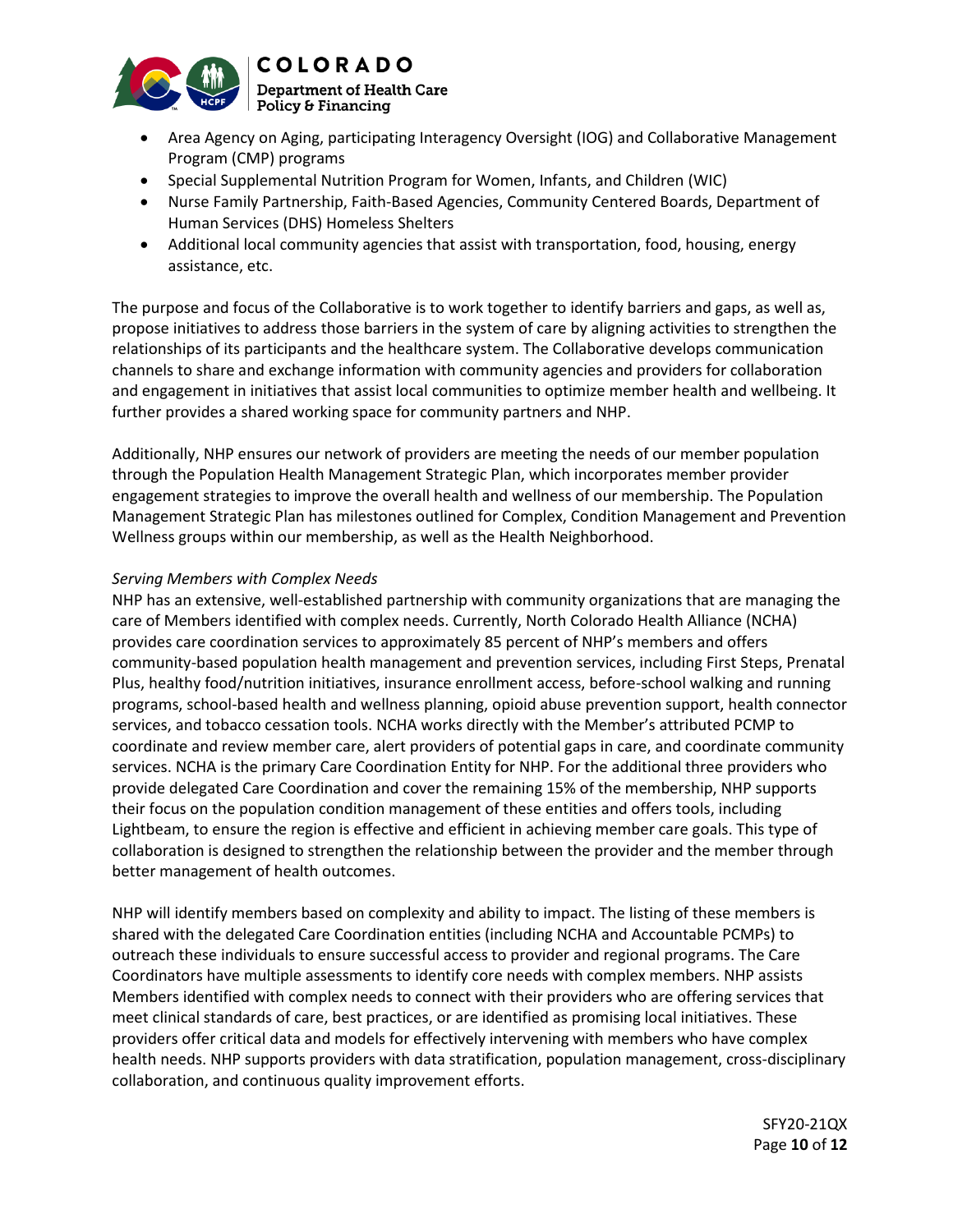

**COLORADO Department of Health Care**  $\mid$  Policy & Financing

The goal is to identify the member needs and work with the our PCMPs to standardize the use of evidence-based programs to ensure equal access for our members and continuity across the region, regardless of providers. For providers that do not have access, NHP is working to provide standardized protocols for the providers. The goal is to enhance the community Care Coordination NHP has begun and focus on linking individuals to the right programs at the right time and monitor for care conformity. NHP has dedicated Registered Nurses that have begun working with complex members addressing high-risk complex needs and will engage providers in the use of protocols.

Additionally, NHP's condition management strategy of four key components of disease will be used for group-level interventions that address the health outcome of the population. These are education, regular monitoring, medication adherence and psychological care. These interventions, as well as, clinical guidelines for the ten chronic conditions identified by HCPF will be accessible to all network providers by developing and publishing best practices to our website.

## *Behavioral Health Providers Accepting Certifications*

Since certifications are a legal process that compels a person to receive involuntary treatment and requires that the treating facility accept the certification and agree to provide the court with information regarding the person's progress, many facilities are reluctant to take on this responsibility. Accepting facilities need to have a system of care and resources to care for this population appropriately. Facilities are reluctant to accept such patients because they perceive it increases their potential liability, particularly if the patient commits an illegal act. NHP surveyed all Community Mental Health Centers (CMHCs) across the state to confirm acceptance of certifications and will continue to monitor changes in these providers. The information resulted in identifying six (6) CMHCs that accept mental health certifications, including one that is within the region:

- Southeast Behavioral Health
- North Range Behavioral Health (within the region)
- Mental Health Partners
- The Center for Mental Health
- Mind Springs Health
- AspenPointe Health Services

## *Data Management*

Data management of the provider network is key to accurately report the network and assess the capacity and gaps of the network. For that reason, NHP has a plan to validate, maintain, and update provider data, as well as reporting logic to describe the number and type of providers in the NHP network based on the HCPF specifications.

Provider Relations outreaches to network PCPs to submit data of their practice sites and staff providers that have joined and left their practice on a periodic basis, but no less than quarterly. Although this process and frequency has been in place since the start of the RAE, PCPs are inconsistent in their timelines and accuracy of their reports. This led to delayed notification on material changes to the network with practice closures and a practice changing its Medicaid ID. As a result, NHP is adding to the PCP contract for FY2021 language that clarifies the requirement and timeline to report (30 days from the date identified the changes). Information of the requirement will be incorporated into Provider Support Calls and individual provider outreach to increase awareness on the requirement and monitor compliance.